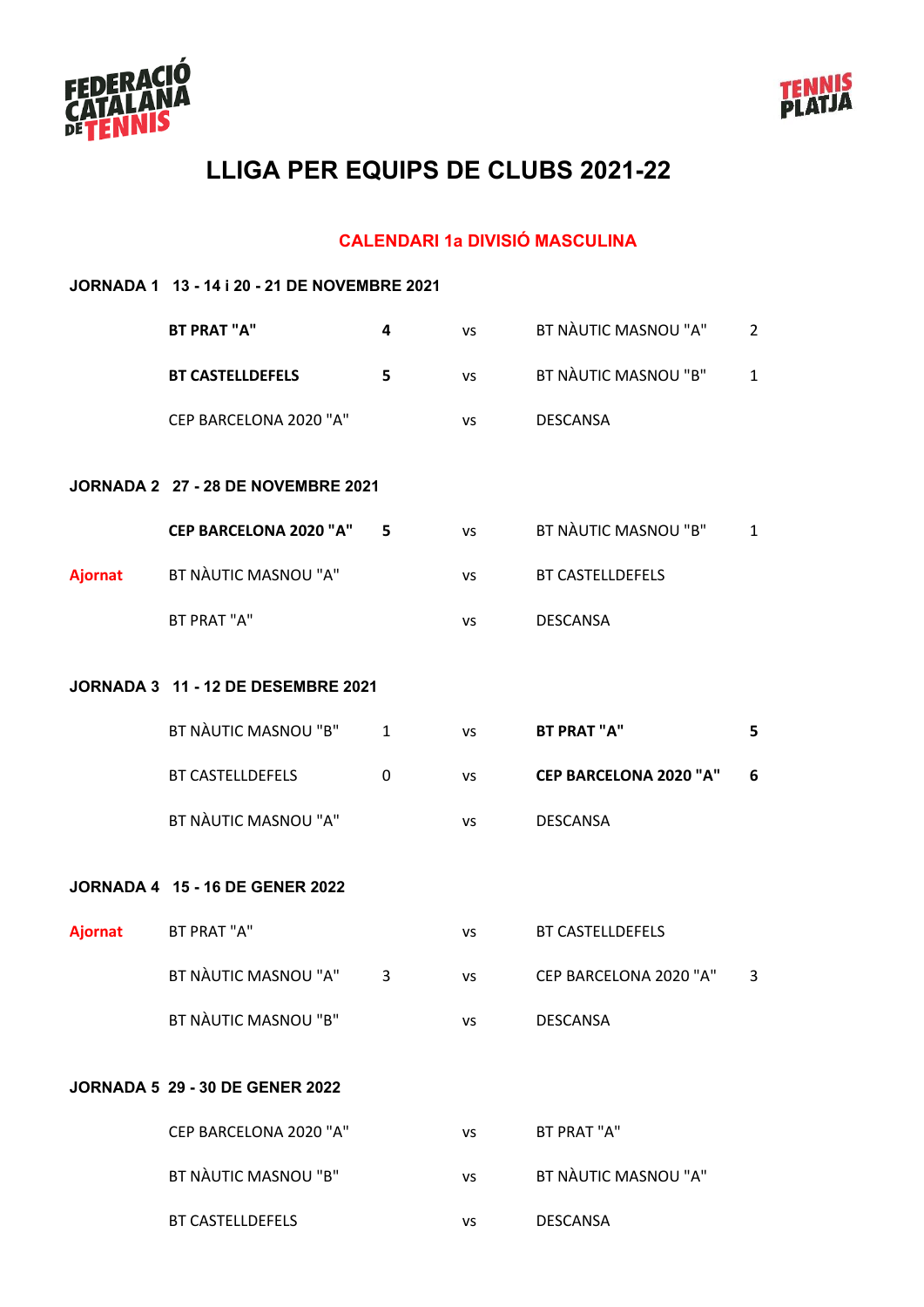



#### **CALENDARI 1a DIVISIÓ MASCULINA**

| <b>JORNADA 6 12 - 13 DE FEBRER 2022</b> |           |                         |
|-----------------------------------------|-----------|-------------------------|
| BT NÀUTIC MASNOU "A"                    | VS        | BT PRAT "A"             |
| BT NÀUTIC MASNOU "B"                    | VS        | <b>BT CASTELLDEFELS</b> |
| <b>DESCANSA</b>                         | VS        | CEP BARCELONA 2020 "A"  |
| <b>JORNADA 7 26 - 27 DE FEBRER 2022</b> |           |                         |
|                                         |           |                         |
| BT NÀUTIC MASNOU "B"                    | VS        | CEP BARCELONA 2020 "A"  |
| <b>BT CASTELLDEFELS</b>                 | VS        | BT NÀUTIC MASNOU "A"    |
| <b>DESCANSA</b>                         | VS        | BT PRAT "A"             |
|                                         |           |                         |
| JORNADA 8 12 - 13 DE MARÇ 2022          |           |                         |
| BT PRAT "A"                             | VS        | BT NÀUTIC MASNOU "B"    |
| CEP BARCELONA 2020 "A"                  | VS        | <b>BT CASTELLDEFELS</b> |
| <b>DESCANSA</b>                         | VS        | BT NÀUTIC MASNOU "A"    |
|                                         |           |                         |
| <b>JORNADA 9 02 - 03 D'ABRIL 2022</b>   |           |                         |
| <b>BT CASTELLDEFELS</b>                 | VS        | <b>BT PRAT "A"</b>      |
| CEP BARCELONA 2020 "A"                  | VS        | BT NÀUTIC MASNOU "A"    |
| <b>DESCANSA</b>                         | VS        | BT NÀUTIC MASNOU "B"    |
|                                         |           |                         |
| <b>JORNADA 10 16 - 17 D'ABRIL 2022</b>  |           |                         |
| BT PRAT "A"                             | VS        | CEP BARCELONA 2020 "A"  |
| BT NÀUTIC MASNOU "A"                    | <b>VS</b> | BT NÀUTIC MASNOU "B"    |
| <b>DESCANSA</b>                         | VS        | BT CASTELLDEFELS        |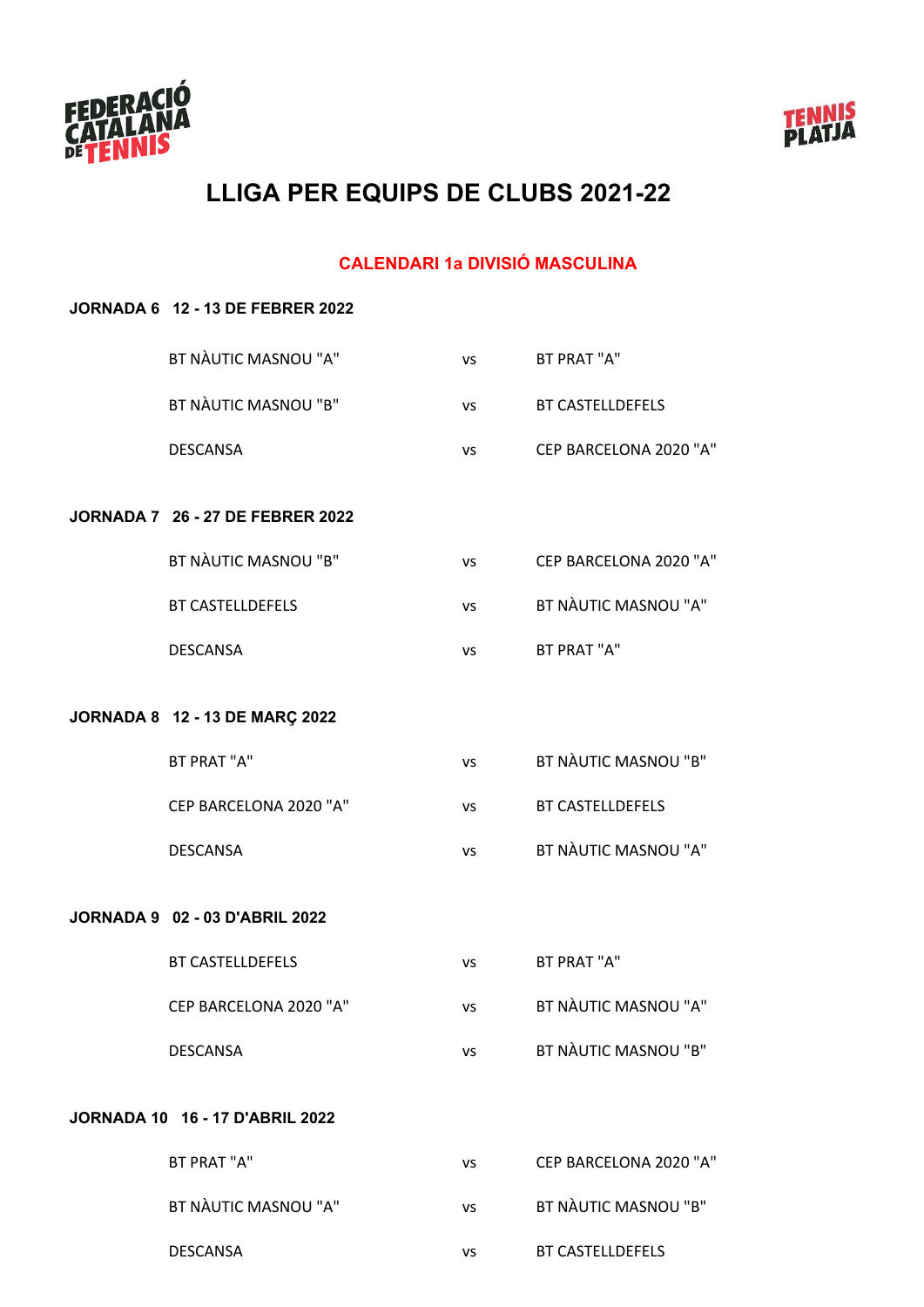



#### **CLASSIFICACIÓ 1a DIVISIÓ MASCULINA**

|   | <b>EQUIP</b>           | <b>Punts</b> | PJ. | РG | РF |  |
|---|------------------------|--------------|-----|----|----|--|
|   | CEP BARCELONA 2020 "A" |              |     |    |    |  |
|   | BT PRAT "A"            |              |     |    |    |  |
|   | BT CASTELLDEFELS       |              |     |    |    |  |
|   | BT NÀUTIC MASNOU "A"   |              |     |    |    |  |
| 5 | BT NÀUTIC MASNOU "B"   |              |     |    |    |  |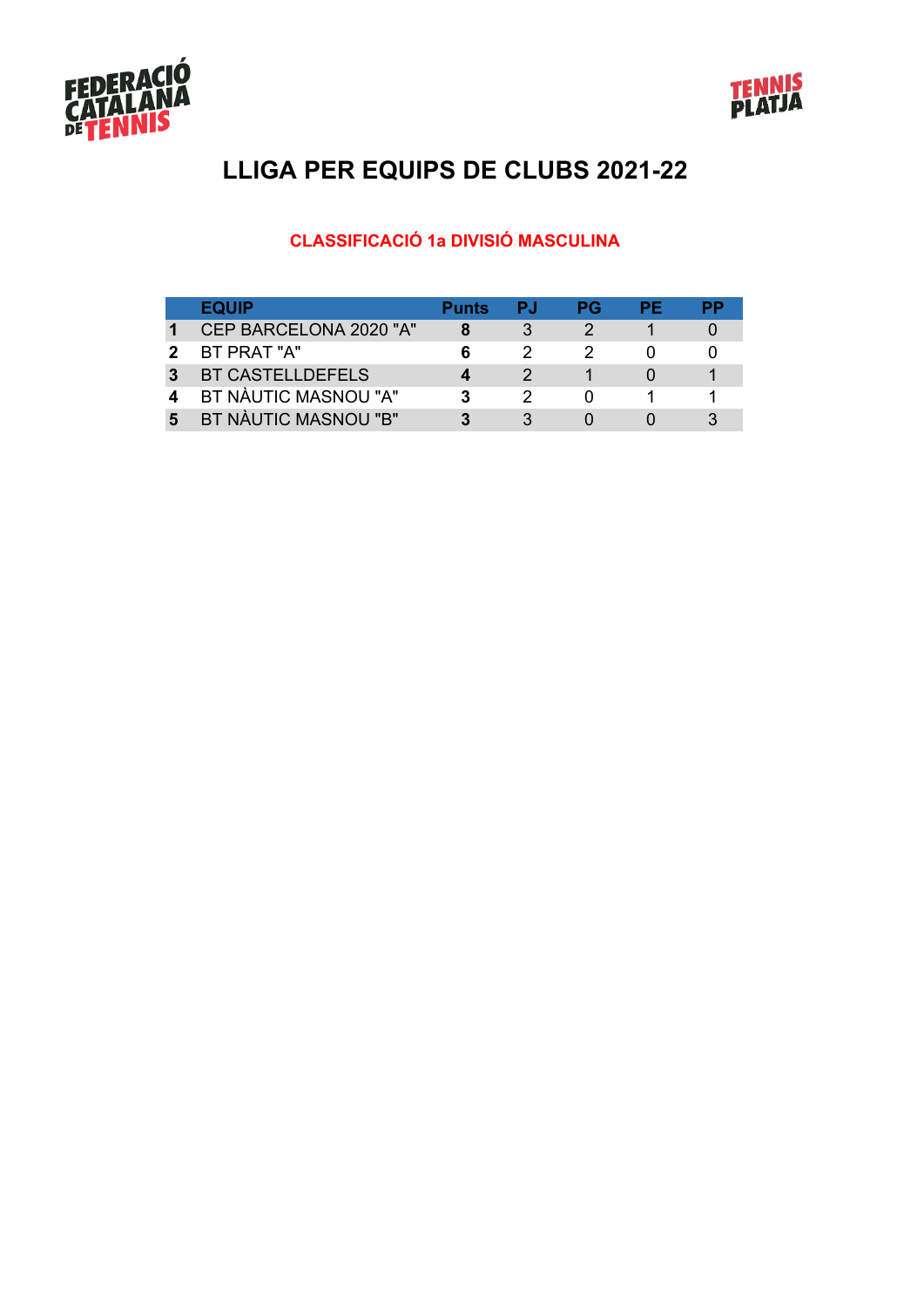



#### **CALENDARI 2a DIVISIÓ MASCULINA**

| JORNADA 1 13 - 14 i 20 - 21 DE NOVEMBRE 2021 |                |           |                             |                |  |  |  |
|----------------------------------------------|----------------|-----------|-----------------------------|----------------|--|--|--|
| <b>BT BADALONA "A"</b>                       | 6              | VS        | BT NAUTIC MASNOU "C"        | 0              |  |  |  |
| <b>BT TORREDEMBARRA "A"</b>                  | 4              | <b>VS</b> | <b>BT BARCELONA "A"</b>     | $\overline{2}$ |  |  |  |
| BT PRAT "B"                                  |                | vs        | <b>DESCANSA</b>             |                |  |  |  |
| JORNADA 2 27 - 28 DE NOVEMBRE 2021           |                |           |                             |                |  |  |  |
| <b>BT PRAT "B"</b>                           | 6              | <b>VS</b> | BT NAUTIC MASNOU "C"        | 0              |  |  |  |
| <b>BT BARCELONA "A"</b>                      | 4              | <b>VS</b> | BT BADALONA "A"             | $\overline{2}$ |  |  |  |
| BT TORREDEMBARRA "A"                         |                | VS        | <b>DESCANSA</b>             |                |  |  |  |
| JORNADA 3 11 - 12 DE DESEMBRE 2021           |                |           |                             |                |  |  |  |
| BT NÀUTIC MASNOU "C"                         | 0              | <b>VS</b> | <b>BT TORREDEMBARRA "A"</b> | 6              |  |  |  |
| BT BADALONA "A"                              | $\overline{2}$ | <b>VS</b> | <b>BT PRAT "B"</b>          | 4              |  |  |  |
| <b>BT BARCELONA "A"</b>                      |                | vs        | <b>DESCANSA</b>             |                |  |  |  |
| <b>JORNADA 4 15 - 16 DE GENER 2022</b>       |                |           |                             |                |  |  |  |
| <b>BT TORREDEMBARRA "A"</b>                  | 6              | <b>VS</b> | BT BADALONA "A"             | 0              |  |  |  |
| BT BARCELONA "A"                             | 3              | <b>VS</b> | BT PRAT "B"                 | 3              |  |  |  |
| BT NÀUTIC MASNOU "C"                         |                | <b>VS</b> | <b>DESCANSA</b>             |                |  |  |  |
| <b>JORNADA 5 29 - 30 DE GENER 2022</b>       |                |           |                             |                |  |  |  |
| BT PRAT "B"                                  |                | <b>VS</b> | BT TORREDEMBARRA "A"        |                |  |  |  |
| BT NÀUTIC MASNOU "C"                         |                | VS        | <b>BT BARCELONA "A"</b>     |                |  |  |  |
|                                              |                |           |                             |                |  |  |  |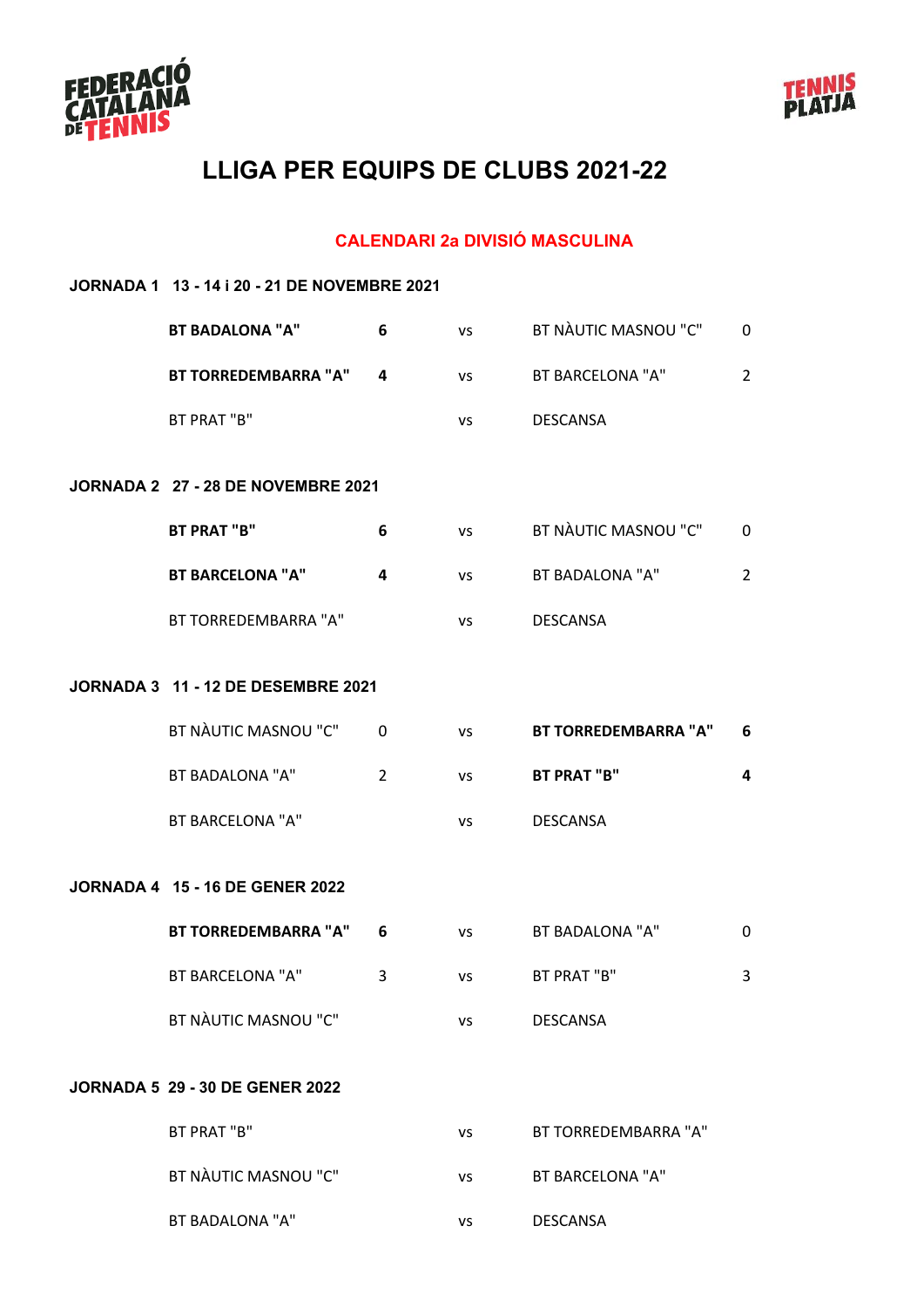



#### **CALENDARI 2a DIVISIÓ MASCULINA**

# **JORNADA 6 12 - 13 DE FEBRER 2022** BT NÀUTIC MASNOU "C" vs BT BADALONA "A" BT BARCELONA "A" vs BT TORREDEMBARRA "A" DESCANSA vs BT PRAT "B" **JORNADA 7 26 - 27 DE FEBRER 2022** BT NÀUTIC MASNOU "C" vs BT PRAT "B" BT BADALONA "A" vs BT BARCELONA "A" DESCANSA vs BT TORREDEMBARRA "A" **JORNADA 8 12 - 13 DE MARÇ 2022** BT TORREDEMBARRA "A" vs BT NÀUTIC MASNOU "C" BT PRAT "B" vs BT BADALONA "A" DESCANSA vs BT BARCELONA "A" **JORNADA 9 02 - 03 D'ABRIL 2022** BT BADALONA "A" vs BT TORREDEMBARRA "A" BT PRAT "B" vs BT BARCELONA "A" DESCANSA vs BT NÀUTIC MASNOU "C" **JORNADA 10 16 - 17 D'ABRIL 2022** BT TORREDEMBARRA "A" vs BT PRAT "B" BT BARCELONA "A" vs BT NÀUTIC MASNOU "C"

DESCANSA vs BT BADALONA "A"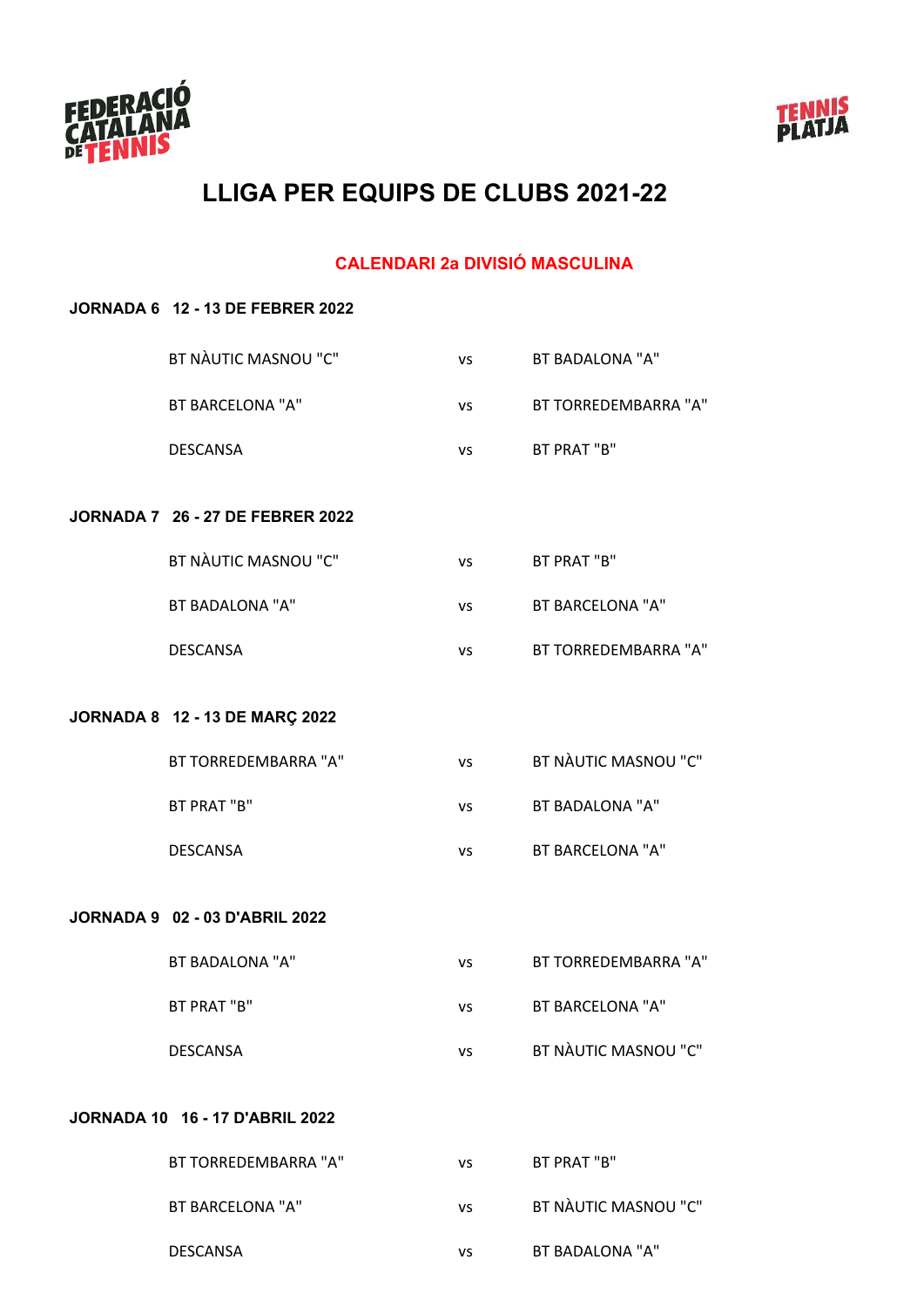



#### **CLASSIFICACIÓ 2a DIVISIÓ MASCULINA**

|   | <b>EQUIP</b>         | <b>Punts</b> | РJ | РG | PЕ |  |
|---|----------------------|--------------|----|----|----|--|
|   | BT TORREDEMBARRA "A" |              |    |    |    |  |
|   | BT PRAT "B"          |              |    |    |    |  |
| 3 | BT BARCELONA "A"     |              |    |    |    |  |
|   | BT BADALONA "A"      |              |    |    |    |  |
| 5 | BT NÀUTIC MASNOU "C" |              |    |    |    |  |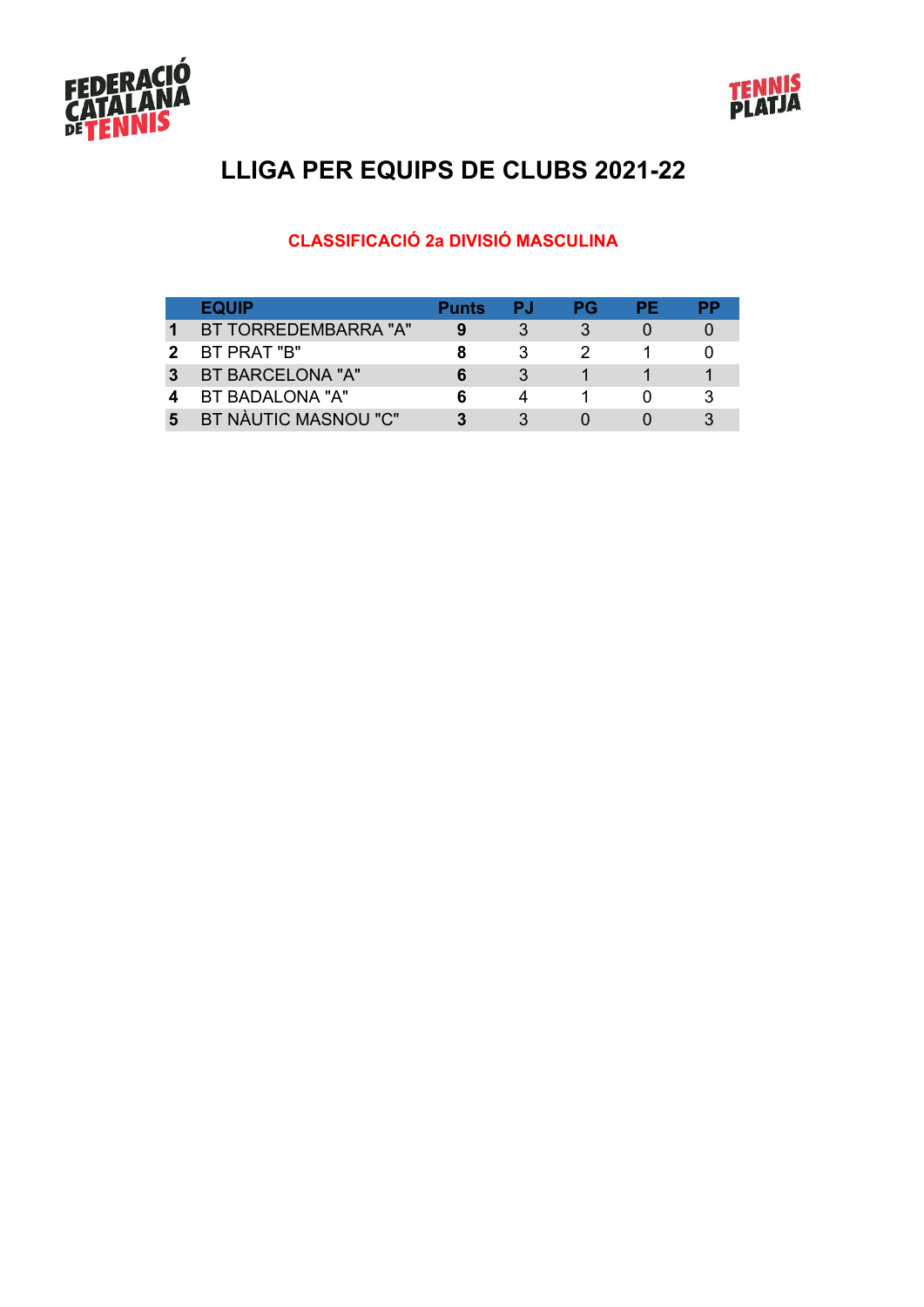



#### **CALENDARI 3a DIVISIÓ MASCULINA**

| JORNADA 1 13 - 14 i 20 - 21 DE NOVEMBRE 2021 |   |           |                        |                |  |  |  |
|----------------------------------------------|---|-----------|------------------------|----------------|--|--|--|
| BT PRAT "C"                                  | 3 | <b>VS</b> | BT BADALONA "B"        | 3              |  |  |  |
| <b>CEP BARCELONA 2020 "B"</b>                | 5 | VS        | BT TORREDEMBARRA "B"   | $\mathbf{1}$   |  |  |  |
| <b>BT BARCELONA "B"</b>                      |   | VS        | <b>DESCANSA</b>        |                |  |  |  |
| JORNADA 2 27 - 28 DE NOVEMBRE 2021           |   |           |                        |                |  |  |  |
| 05/02/2022 BT BARCELONA "B"                  |   | VS        | BT TORREDEMBARRA "B"   |                |  |  |  |
| <b>BT BADALONA "B"</b>                       | 4 | <b>VS</b> | CEP BARCELONA 2020 "B" | $\overline{2}$ |  |  |  |
| BT PRAT "C"                                  |   | VS        | <b>DESCANSA</b>        |                |  |  |  |
| <b>JORNADA 3 11 - 12 DE DESEMBRE 2021</b>    |   |           |                        |                |  |  |  |
| BT TORREDEMBARRA "B"                         | 0 | VS        | <b>BT PRAT "C"</b>     | 6              |  |  |  |
| CEP BARCELONA 2020 "B"                       | 3 | <b>VS</b> | BT BARCELONA "B"       | 3              |  |  |  |
| <b>BT BADALONA "B"</b>                       |   | <b>VS</b> | <b>DESCANSA</b>        |                |  |  |  |
| <b>JORNADA 4 15 - 16 DE GENER 2022</b>       |   |           |                        |                |  |  |  |
| BT PRAT "C"                                  | 3 | <b>VS</b> | CEP BARCELONA 2020 "B" | 3              |  |  |  |
| BT BADALONA "B"                              | 3 | VS        | BT BARCELONA "B"       | 3              |  |  |  |
| BT TORREDEMBARRA "B"                         |   | <b>VS</b> | <b>DESCANSA</b>        |                |  |  |  |
| <b>JORNADA 5 29 - 30 DE GENER 2022</b>       |   |           |                        |                |  |  |  |
| 06/02/2022 BT BARCELONA "B"                  |   | <b>VS</b> | BT PRAT "C"            |                |  |  |  |
| BT TORREDEMBARRA "B"                         |   | VS        | BT BADALONA "B"        |                |  |  |  |
| CEP BARCELONA 2020 "B"                       |   | VS        | <b>DESCANSA</b>        |                |  |  |  |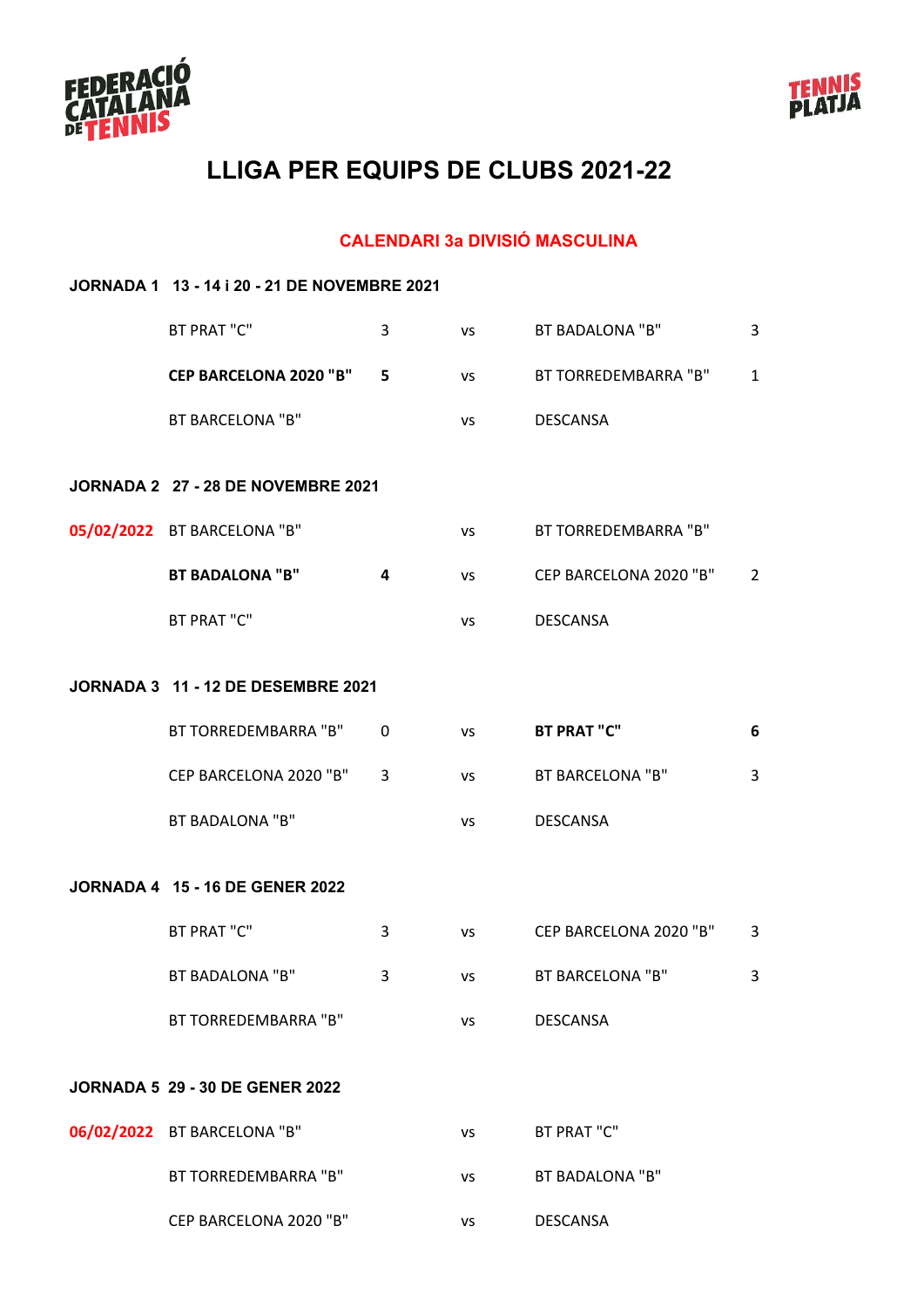



#### **CALENDARI 3a DIVISIÓ MASCULINA**

|                                        | <b>JORNADA 6 12 - 13 DE FEBRER 2022</b> |           |                         |  |  |  |
|----------------------------------------|-----------------------------------------|-----------|-------------------------|--|--|--|
|                                        | <b>BT BADALONA "B"</b>                  | vs        | BT PRAT "C"             |  |  |  |
|                                        | BT TORREDEMBARRA "B"                    | VS        | CEP BARCELONA 2020 "B"  |  |  |  |
|                                        | <b>DESCANSA</b>                         | VS        | BT BARCELONA "B"        |  |  |  |
|                                        | <b>JORNADA 7 26 - 27 DE FEBRER 2022</b> |           |                         |  |  |  |
|                                        | BT TORREDEMBARRA "B"                    | VS        | <b>BT BARCELONA "B"</b> |  |  |  |
|                                        | CEP BARCELONA 2020 "B"                  | VS        | <b>BT BADALONA "B"</b>  |  |  |  |
|                                        | <b>DESCANSA</b>                         | VS        | BT PRAT "C"             |  |  |  |
|                                        | JORNADA 8 12 - 13 DE MARÇ 2022          |           |                         |  |  |  |
|                                        | BT PRAT "C"                             | VS        | BT TORREDEMBARRA "B"    |  |  |  |
|                                        | <b>BT BARCELONA "B"</b>                 | VS        | CEP BARCELONA 2020 "B"  |  |  |  |
|                                        | <b>DESCANSA</b>                         | VS        | BT BADALONA "B"         |  |  |  |
|                                        | <b>JORNADA 9 02 - 03 D'ABRIL 2022</b>   |           |                         |  |  |  |
|                                        | CEP BARCELONA 2020 "B"                  | <b>VS</b> | BT PRAT "C"             |  |  |  |
|                                        | <b>BT BARCELONA "B"</b>                 | VS        | <b>BT BADALONA "B"</b>  |  |  |  |
|                                        | <b>DESCANSA</b>                         | VS        | BT TORREDEMBARRA "B"    |  |  |  |
| <b>JORNADA 10 16 - 17 D'ABRIL 2022</b> |                                         |           |                         |  |  |  |
|                                        | BT PRAT "C"                             | VS        | <b>BT BARCELONA "B"</b> |  |  |  |
|                                        | BT BADALONA "B"                         | vs        | BT TORREDEMBARRA "B"    |  |  |  |

DESCANSA vs CEP BARCELONA 2020 "B"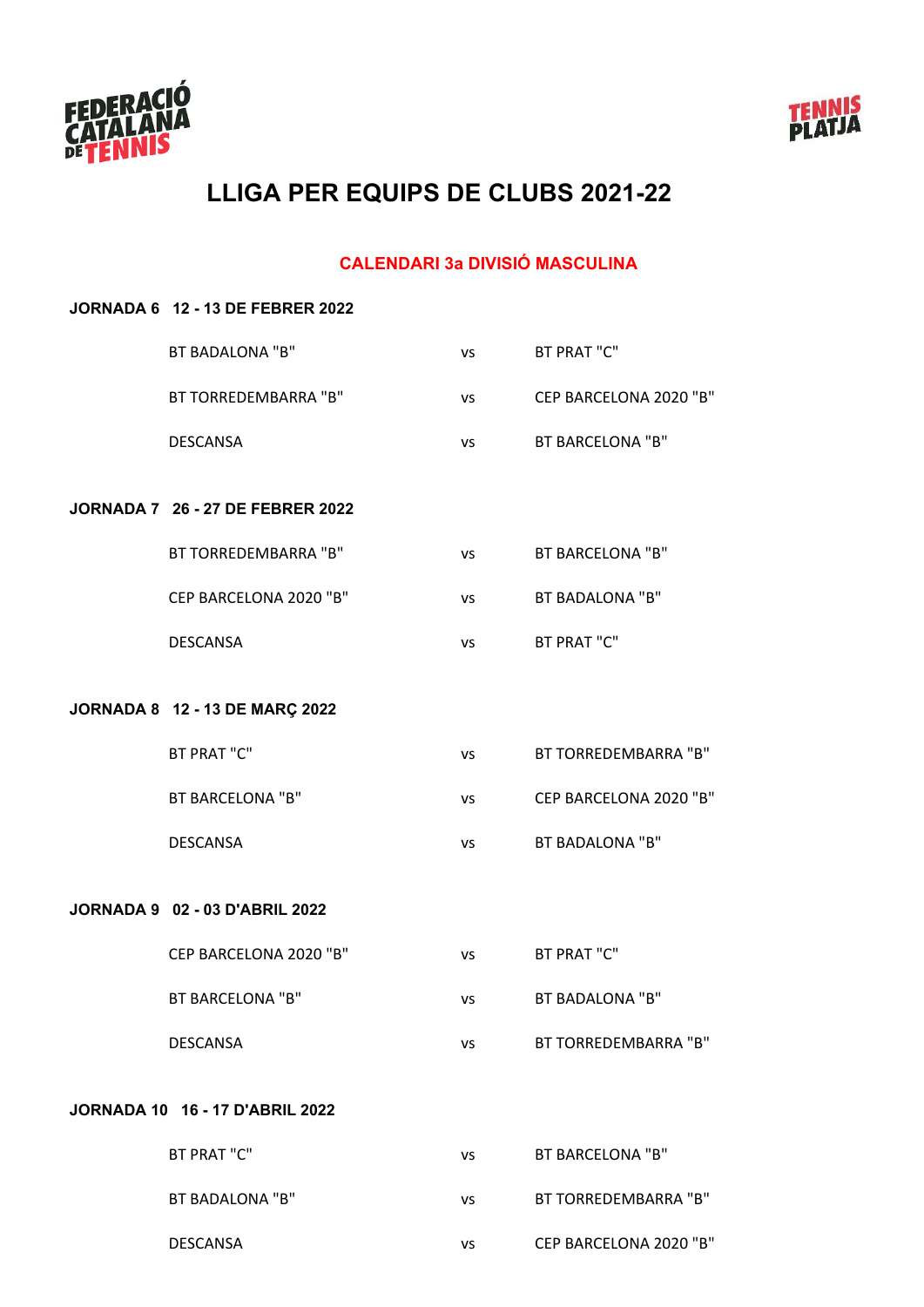



#### **CLASSIFICACIÓ 3a DIVISIÓ MASCULINA**

|   | <b>EQUIP</b>           | <b>Punts</b> | РJ | РG | РF |  |
|---|------------------------|--------------|----|----|----|--|
|   | CEP BARCELONA 2020 "B" |              |    |    |    |  |
|   | BT BADALONA "B"        |              |    |    |    |  |
| 3 | BT PRAT "C"            |              |    |    |    |  |
|   | BT BARCELONA "B"       |              |    |    |    |  |
| 5 | BT TORREDEMBARRA "B"   |              |    |    |    |  |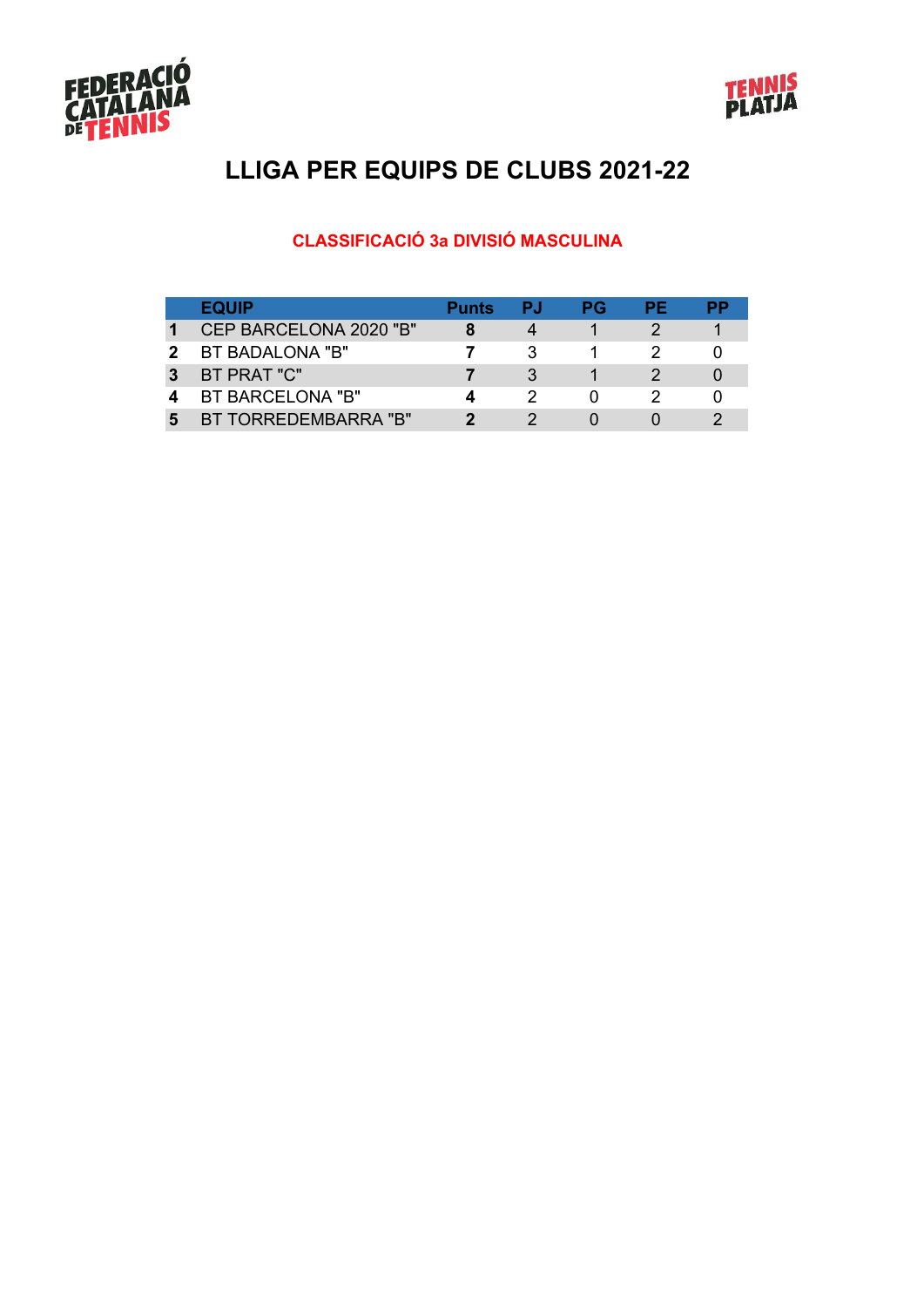



#### **CALENDARI 4a DIVISIÓ MASCULINA**

|                | JORNADA 1 13 - 14 i 20 - 21 DE NOVEMBRE 2021 |                |           |                             |                |  |  |  |
|----------------|----------------------------------------------|----------------|-----------|-----------------------------|----------------|--|--|--|
|                | <b>BT BARCELONA "E"</b>                      | 4              | VS        | BT BADALONA "C"             | $\overline{2}$ |  |  |  |
|                | <b>BT BARCELONA "C"</b>                      | 4              | VS        | BT BARCELONA "D"            | $\overline{2}$ |  |  |  |
|                | BT TORREDEMBARRA "C"                         |                | VS        | <b>DESCANSA</b>             |                |  |  |  |
|                | JORNADA 2 27 - 28 DE NOVEMBRE 2021           |                |           |                             |                |  |  |  |
|                | <b>BT BARCELONA "D"</b>                      | $\overline{2}$ | VS        | <b>BT TORREDEMBARRA "C"</b> | 4              |  |  |  |
|                | <b>BT BADALONA "C"</b>                       | 0              | <b>VS</b> | <b>BT BARCELONA "C"</b>     | 6              |  |  |  |
|                | BT BARCELONA "E"                             |                | VS        | <b>DESCANSA</b>             |                |  |  |  |
|                | <b>JORNADA 3 11 - 12 DE DESEMBRE 2021</b>    |                |           |                             |                |  |  |  |
|                | <b>BT BARCELONA "D"</b>                      | 5              | VS        | BT BARCELONA "E"            | $\mathbf{1}$   |  |  |  |
| <b>Ajornat</b> | <b>BT BARCELONA "C"</b>                      |                | VS        | BT TORREDEMBARRA "C"        |                |  |  |  |
|                | <b>BT BADALONA "C"</b>                       |                | VS        | <b>DESCANSA</b>             |                |  |  |  |
|                | <b>JORNADA 4 15 - 16 DE GENER 2022</b>       |                |           |                             |                |  |  |  |
|                | BT BARCELONA "E"                             | 1              | VS        | <b>BT BARCELONA "C"</b>     | 5              |  |  |  |
|                | <b>BT TORREDEMBARRA "C"</b>                  | 6              | VS        | BT BADALONA "C"             | 0              |  |  |  |
|                | <b>BT BARCELONA "D"</b>                      |                | VS        | DESCANSA                    |                |  |  |  |
|                | <b>JORNADA 5 29 - 30 DE GENER 2022</b>       |                |           |                             |                |  |  |  |
|                | BT TORREDEMBARRA "C"                         |                | VS        | BT BARCELONA "E"            |                |  |  |  |
|                | <b>BT BADALONA "C"</b>                       |                | VS        | BT BARCELONA "D"            |                |  |  |  |
|                | <b>BT BARCELONA "C"</b>                      |                | VS        | DESCANSA                    |                |  |  |  |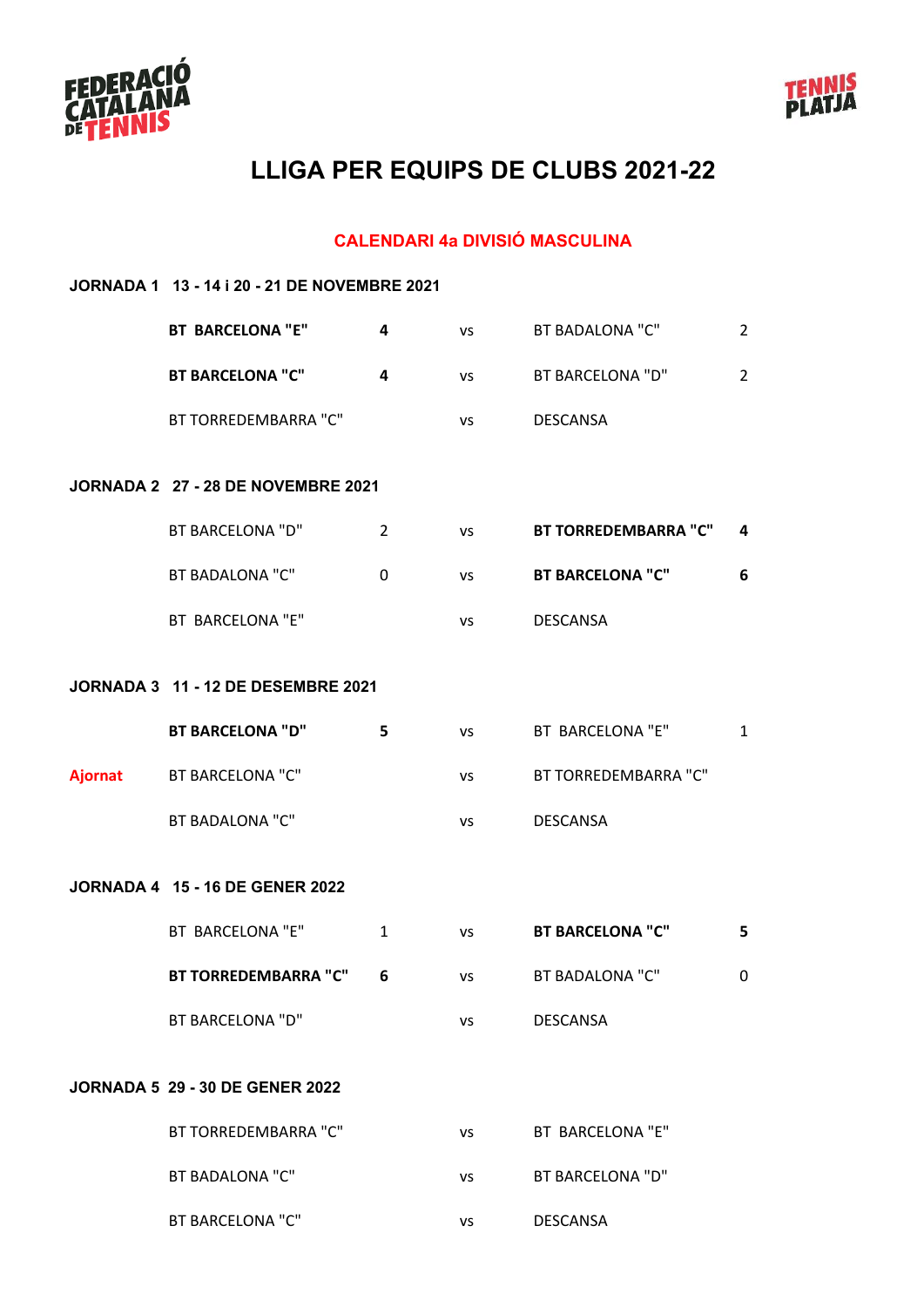



#### **CALENDARI 4a DIVISIÓ MASCULINA**

| <b>JORNADA 6 12 - 13 DE FEBRER 2022</b> |           |                         |
|-----------------------------------------|-----------|-------------------------|
| <b>BT BADALONA "C"</b>                  | <b>VS</b> | BT BARCELONA "E"        |
| <b>BT BARCELONA "D"</b>                 | VS        | <b>BT BARCELONA "C"</b> |
| <b>DESCANSA</b>                         | <b>VS</b> | BT TORREDEMBARRA "C"    |
| <b>JORNADA 7 26 - 27 DE FEBRER 2022</b> |           |                         |
| BT TORREDEMBARRA "C"                    | VS        | BT BARCELONA "D"        |
| <b>BT BARCELONA "C"</b>                 | VS        | <b>BT BADALONA "C"</b>  |
| <b>DESCANSA</b>                         | VS        | BT BARCELONA "E"        |
| JORNADA 8 12 - 13 DE MARÇ 2022          |           |                         |
| BT BARCELONA "E"                        | VS        | <b>BT BARCELONA "D"</b> |
| BT TORREDEMBARRA "C"                    | VS        | BT BARCELONA "C"        |
| <b>DESCANSA</b>                         | VS        | <b>BT BADALONA "C"</b>  |
| <b>JORNADA 9 02 - 03 D'ABRIL 2022</b>   |           |                         |
| <b>BT BARCELONA "C"</b>                 | VS        | BT BARCELONA "E"        |
| BT BADALONA "C"                         | vs        | BT TORREDEMBARRA "C"    |
| <b>DESCANSA</b>                         | <b>VS</b> | <b>BT BARCELONA "D"</b> |
| <b>JORNADA 10 16 - 17 D'ABRIL 2022</b>  |           |                         |
| BT BARCELONA "E"                        | VS        | BT TORREDEMBARRA "C"    |
| <b>BT BARCELONA "D"</b>                 | VS        | <b>BT BADALONA "C"</b>  |
| DESCANSA                                | VS        | <b>BT BARCELONA "C"</b> |